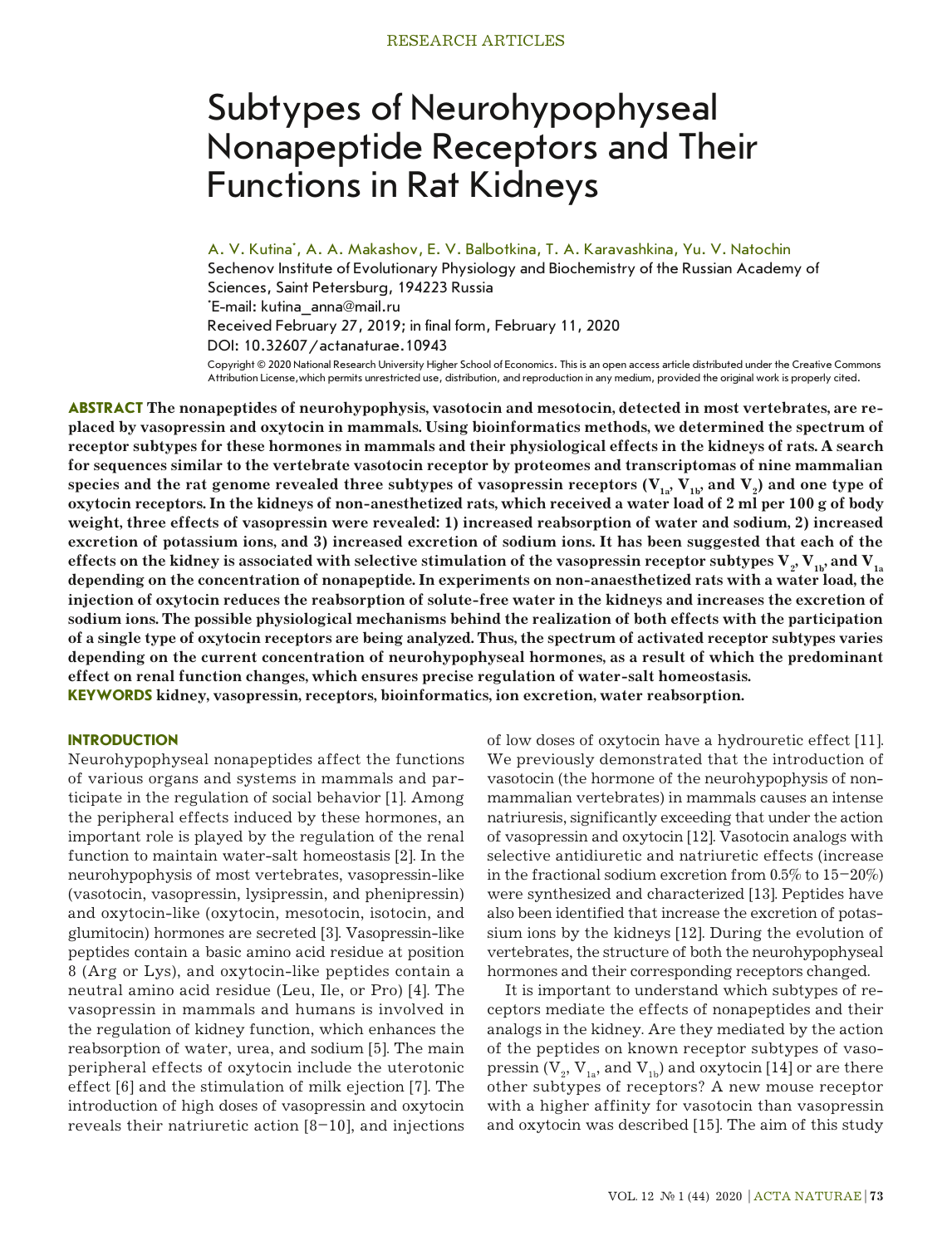was to use bioinformatics to determine the spectrum of receptor subtypes for peptides of the vasopressin and oxytocin family in mammals, as well as to identify any possibility of reproducing the effects of vasotocin analogs in rats by the administering of various doses of their natural hormones, vasopressin and oxytocin.

## **EXPERIMENTAL**

The homologs were searched in the rat genome (*Rattus norvegicus*) and in proteomes and transcriptomes of nine mammals: rat, human (*Homo sapiens*), chimp (*Pan troglodytes*), orangutan (*Pongo abelii*), gibbon (*Nomascus leucogenys*), dog (*Canis lupus familiaris*), mouse (*Mus musculus*), opossum (*Monodelphis domestica*), and platypus (*Ornithorhynchus anatinus*). Genomes, proteomes, and transcriptomes were selected from the NCBI's Genome resource (http://www.ncbi.nlm.nih. gov/genome/). The list of the datasets used is shown in *Table 1*. The hidden Markov model-based nHMMER and pHMMER tools [16] and the original shell script were used to conduct a homology search. The degree of homology was evaluated using the e-value and score, which were automatically assigned by the program based on the internal algorithms. The Markov model generated based on the amino acid and nucleotide sequences of the vasotocin receptors  $(V_{1a}$  subtype) of various vertebrates was used as a query. An e-value threshold was set at the level of 1e-3 for amino acid alignments and 1e-10 for nucleotide alignments, according to published methods [17]. The sequences below the thresholds were not taken into account. All of the sequences found were ranked in decreasing order according to their similarity to the analyzed sequence (score values). The list was visualized as a chart to determine the score values threshold. The sequences above the selected threshold and two sequences below were further analyzed. All of the homologous sequences were collected in a single FASTA file. Multiple alignments of the homologs found were generated using the MAFFT alignment software package [18]. The L-INS-i algorithm was used as it was the most accurate for datasets with 200 or fewer sequences [19]. The output FASTA file was converted into the NEXUS format using the Alignment Converter web tool (http://www.ibi. vu.nl/programs/convertalignwww/) for further utilization. A Bayesian reconstruction of the phylogeny was conducted using the MrBayes software package [20] for the NEXUS file obtained during the previous step. A total of 300,000 generations were used for protein queries and 20,000 generations for nucleotide queries. The generation number was used because it was the most optimal for our dataset, according to previously conducted computational experiments. After all of the generations, the standard deviation of split frequencies Table 1. List of the versions of proteomes, transcriptomes, and genomes used

| <b>Species</b>              | Version                        |  |
|-----------------------------|--------------------------------|--|
| Homo sapiens                | GRCh38.p12                     |  |
| Pan troglodytes             | Clint PTRv2                    |  |
| Pongo abelii                | Susie PABv2                    |  |
| Nomascus leucogenys         | Nleu 3.0                       |  |
| Canis lupus familiaris      | CanFam3.1                      |  |
| Rattus norvegicus           | Rnor 6.0                       |  |
| Mus musculus                | GRCm38.p6                      |  |
| Monodelphis domestica       | MonDom <sub>5</sub>            |  |
| Ornithorhynchus<br>anatinus | Ornithorhynchus anatinus-5.0.1 |  |

fell below 0.01 (this standard deviation was selected based on published data [20]). A cladogram with the posterior probabilities for each split and a phylogram with the mean branch lengths were generated and printed in NEXUS files. The visualization and editing of the trees was performed using the FigTree tool (github. com/rambaut/figtree/). Multiple alignments of amino acid sequences of the rat vasopressin, oxytocin, and neuropeptide S receptors were conducted using Clustal Omega 1.2.4 (https://www.ebi.ac.uk/Tools/msa/ clustalo/).

Physiological experiments were conducted on female Wistar rats weighing 180-230 g. There were 10 animals in each series. The rats received standard pelleted chow (Melkombinat, Russia) and water *ad libitum*. On the evening before the experiment, the rats were not fed, but they retained access to water. Housing of the animals and conducting the experiments were carried out in accordance with Russian and international rules for the use of laboratory animals. On the days of the experiments, the estrous cycle phases of the animals were determined by a microscopy of vaginal smears. Rats in proestrus, estrus, metestrus, and diestrus, on average, had ratios of  $15 \pm 6\%$ ,  $11 \pm 5\%$ ,  $26 \pm 6\%$ , and  $48 \pm 7\%$ , respectively. Vasopressin (Sigma-Aldrich, St. Louis, MO, USA), oxytocin (Sigma-Aldrich, USA), selective agonists of oxytocin (Carbetocin, Tocris, Bristol, UK), and  $V_{1a}$  receptors (Phe<sup>2</sup>, Ile<sup>3</sup>, Orn<sup>8</sup>-vasopressin, Bachem, Vista, CA, USA) at doses of 0.005, 0.015, and 0.15 nmol per 100 g of body weight (BW) were administrated intramuscularly, simultaneously with a water load (2 ml of water per 100 g BW by gavage) that was used to inhibit vasopressin secretion. Animals with a water load and intramuscular injection of saline (0.1 ml per 100 g BW) served as controls. Selective antagonists of oxytocin (Pmp<sup>1</sup>-Tyr(Me)<sup>2</sup>-Thr<sup>4</sup>-Orn $^{8}$ -des-Gly-N $\rm H_2$  $^{9}$ -vasotocin, Bachem, USA) and V<sub>1a</sub> receptors (Pmp<sup>1</sup>-Tyr(Me)<sup>2</sup>-vasopressin, Bachem, USA)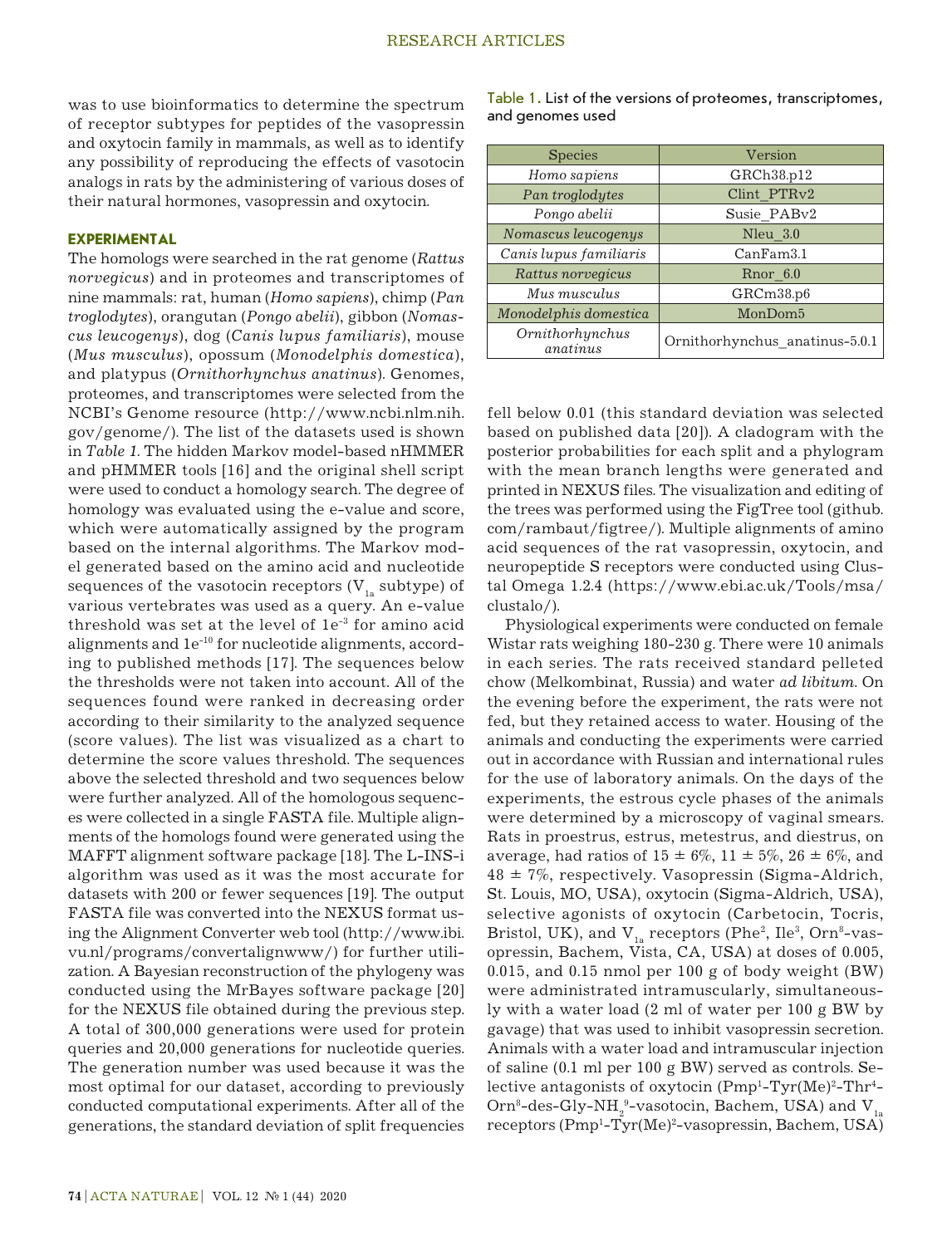were administered at a dose of 2 nmol per 100 g BW intraperitoneally, simultaneously with vasopressin (0.15 nmol/100 g BW) and the water load. The rats were placed in special individual cages to collect urine samples during spontaneous urination. The urine osmolality was determined using an Advanced Instruments 3300 microosmometer, and the concentration of sodium and potassium ions was measured on a Sherwood-420 flame photometer. Ion excretion and water reabsorption rates were calculated over a 60-minute period after the start of the experiment. When calculating the solute-free water reabsorption, the average serum osmolality value in the rats after a water load was used, equal to  $288 \pm 1$  mOsm/kg  $\rm H_{2}O$ . In the series of experiments, the effects of the studied hormones and the agonists of their receptor were observed in animals throughout the estrous cycle; therefore, rat renal function parameters were averaged without taking into account the cycle phase. Parameters of renal function were normalized to 100 g BW. All the data are presented as a mean  $\pm$  standard error of the mean. Comparison between groups was conducted using a one-way analysis of variance followed by a t-test with Bonferroni's correction. Differences were considered statistically significant at *p* < 0.05.

## **RESULTS**

## **Search for vasopressin and oxytocin receptor subtypes using bioinformatics methods**

Sequences found similar to the vasotocin receptor were ranked in decreasing order of the score index (*Fig. 1*). Score for sequences with the best match to the requested sequence was more than 600. Then the degree of similarity sharply decreased, and for most sequences, this index was approximately 100. Level 200 was used as the threshold value (*Fig. 1*). Sequences whose score was above the threshold were manually analyzed using the NCBI database. All of the detected proteins, which were similar in sequence to the vasotocin receptor, were annotated as various subtypes of vasopressin and oxytocin receptors. Duplicate sequences (including mutant allelic variants) were excluded from further analysis. Current versions of a series of sequences updated in the databases were found.

In all of the studied mammalian species, four different proteins were revealed among the identified sequences, which were receptors of the vasopressin and oxytocin family peptides:  $V_{1a}$  receptor (AVPR1A),  $V_{1b}$  receptor (AVPR1B),  $V_{2}$  receptor (AVPR2), and the oxytocin receptor (ОXTR). Three cases were exceptions. First, among the sequences selected at the score level, the V<sub>2</sub> receptor was not found in *Pongo abelii*. A review of all of the search results yielded sequence



Fig. 1. Distribution of the sequences found according to the level of similarity (score) with the average vasotocin receptor; the dotted line shows the threshold value for further analysis

 $XP$  009233694.1 (score = 144.7), which is a fragment of the  $\mathrm{V}_\mathrm{2}$  receptor sequence. An updated version (XP\_024096521.1) was found in the NCBI database and included in further analysis. Second, the  $\mathrm{V}_\mathrm{2}$  receptor was not found in the proteome of *Monodelphis domestica*. A manual search in the NCBI database also failed to identify this vasopressin receptor subtype in this opossum species, but a protein was found, annotated as a fragment of the V<sub>2</sub> receptor in the opossum *Didelphis virginiana*. Third, in the rat (*Rattus norvegicus*), two amino acid sequences were found; NP\_001276729.1 and NP\_058901.3, annotated as a vasopressin receptor of the  $V_{1b}$  subtype.

The closest similarity with the amino acid sequences of vasopressin family receptors in all of the studied species was established for the neuropeptide S receptor (NPSR1) and the gonadotropin-releasing hormone receptor (GNRHR). The amino acid sequences of these proteins are included in the construction of phylograms, along with all of the vasopressin and oxytocin receptor sequences found. The designations and identifiers of the amino acid sequences of the proteins used to construct the phylograms are shown in *Table 2*. When constructing the phylogram (*Fig. 2*), all of the sequences with a score above 200 were clearly divided into four clades corresponding to the  $\rm V_{1a},\, V_{1b},$  and  $\rm V_{2}$  subtypes of vasopressin receptors and the oxytocin receptor. Separate clades, sister to the  $\mathbf{V}_\text{2}$  receptors, formed the receptors for neuropeptide S and the receptor for the gonadotropin-releasing hormone. The analysis of the previously published cDNA sequence of a vasotocin receptor in a mouse (GenBank: AK033957) [15] and the predicted protein structure showed that they corre-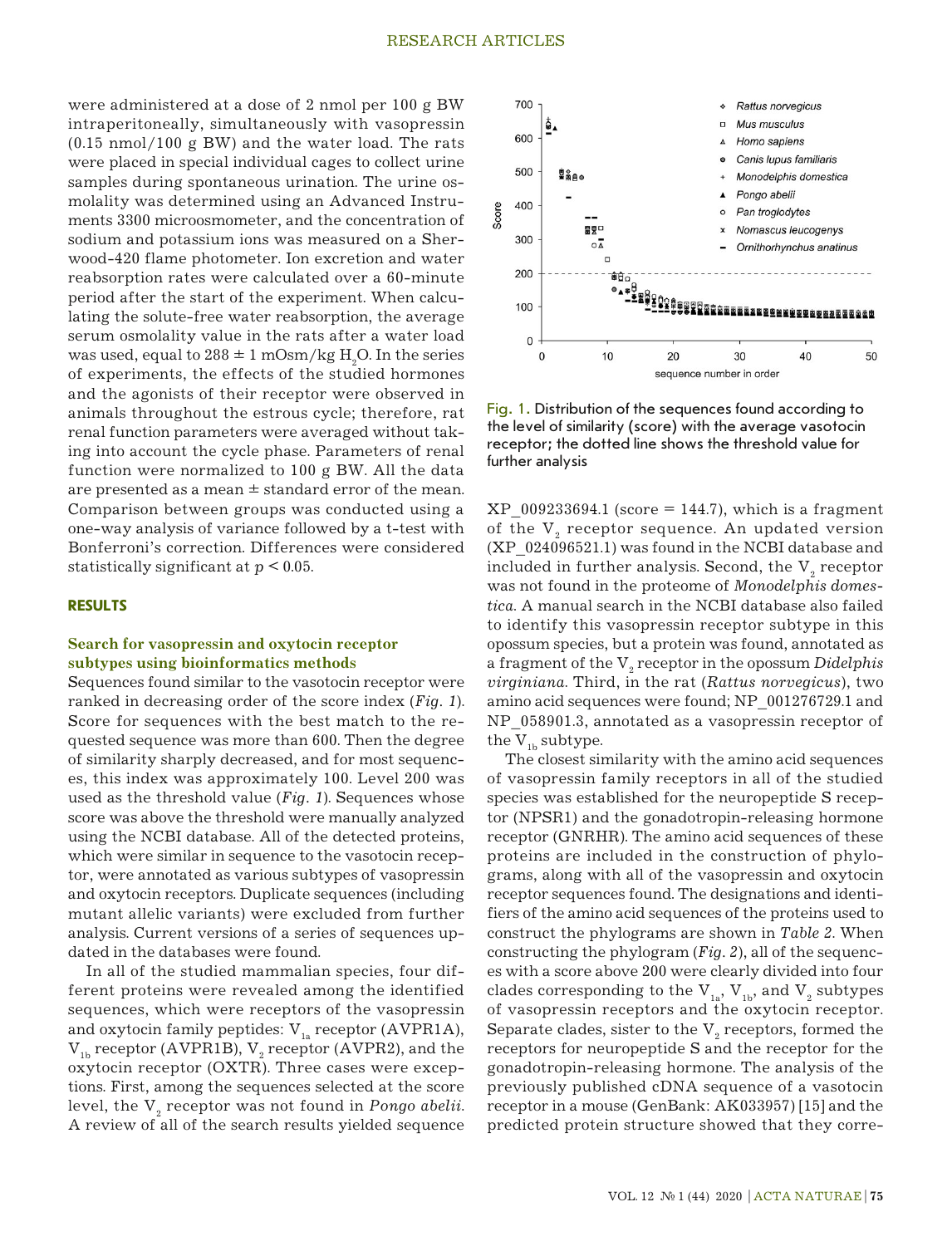

Fig. 2. A phylogenetic tree of amino acid sequences of receptors for vasopressin, oxytocin, neuropeptide S, and the gonadotropin-releasing hormone in mammals

spond to the nucleotide and amino acid sequences of the neuropeptide S receptor. *Figure* 3 shows the results of multiple alignments of the vasopressin and oxytocin receptors and the neuropeptide S receptor in the rats. The amino acid sequences of the different vasopressin and oxytocin receptors were approximately 50% identical: the  $V_{1a}$  receptor had a 54% homology with the  $V_{1b}$  receptor, a 51% with the oxytocin receptor, and a 46% with the  $\rm V_{_2}$  receptor. The neuropeptide  $\rm S$ receptor had less similarity with vasopressin receptors (with  $V_{1a} = 33\%, V_{1b} = 33\%,$  and  $V_{2} = 30\%$ ) and oxytocin receptors (32%) and had radical substitutions at the ligand-binding sites (*Fig*. 3).

A search for similar nucleotide sequences in the transcriptomes of nine mammalian species was conducted using the vasotocin receptor gene transcript. The mRNA detected in this way fully corresponded to the proteins detected in the previous stage in the proteome study. Two different mRNA sequences were found in *Rattus norvegicus* that encoded a  $V_{1b}$ subtype vasopressin receptor protein: NM\_017205.3 and NM\_001289800.1. In the proteome search, the sequence corresponding to the  $\mathrm{V}_{_{2}}$  receptor in the opossum (*Monodelphis domestica*) was not found. The

mRNA of the gonadotropin-releasing hormone and neuropeptide S receptors were the closest to the nucleotide sequence of vasotocin receptor mRNA. The designations and identifiers of the nucleotide sequences used to construct the phylograms are shown in *Table 2*. *Figure 4* shows the mRNA phylogram of receptors of the vasopressin and oxytocin family, which is generally similar to that of proteins. When analyzing the genome in rats, five loci were identified, similar to the vasotocin receptor gene (*Table 3*). Duplication of the  $V_{1b}$  receptor gene on the long arm of chromosome 13 was detected (*Fig. 5*). The protein products from these genes are fully identical.

## **Physiological effects of vasopressin and oxytocin on rat kidneys**

The experiments on rats showed that the predominant effect of vasopressin on the excretion of sodium and potassium ions or the reabsorption of solute-free water depends on the hormone dose. This nonapeptide was administered to animals with a 2% water load, which temporarily inhibited vasopressin secretion by neurohypophysis. Injection of vasopressin at a dose of 0.005 nmol per 100 g BW had an antidiuretic effect.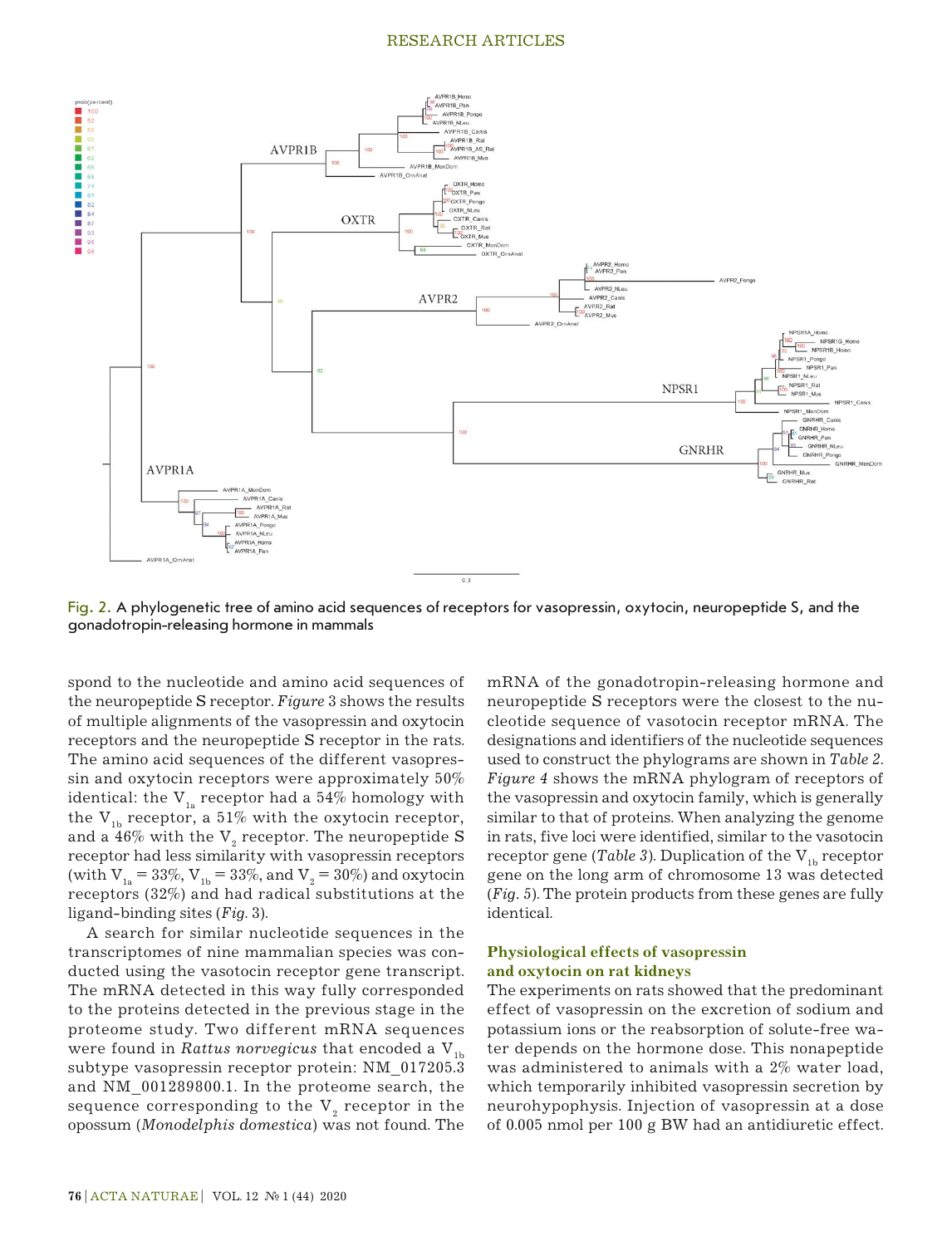Table 2. Identifiers of mRNA nucleotide sequences and amino acid sequences of mammalian receptor proteins similar to the vertebrate vasotocin receptor

| <b>Species</b>           | Proteins          | mRNA           | Designation on the phylograms |
|--------------------------|-------------------|----------------|-------------------------------|
|                          | NP 000697.1       | NM 000706.4    | Avprla Homo                   |
|                          | NP 000698.1       | NM 000707.4    | Avpr1b_Homo                   |
|                          | NP 000907.2       | NM 000916.3    | Oxtr Homo                     |
|                          | NP 000045.1       | NM_000054.4    | Avpr2_Homo                    |
| Homo sapiens             | NP 997055.1       | NM 207172.1    | Npsr1A_Homo                   |
|                          | NP 001287864.1    | NM 001300933.1 | Npsr1G_Homo                   |
|                          | NP 997056.1       | NM 207173.1    | Npsr1B_Homo                   |
|                          | NP 000397.1       | NM_000406.2    | Gnrhr_Homo                    |
|                          | XP 016778615.1    | XM 016923126.2 | Avpr1a_Pan                    |
|                          | XP 525039.2       | XM 525039.6    | Avpr1b_Pan                    |
|                          | XP 001144020.1    | XM 001144020.5 | Oxtr Pan                      |
| Pan troglodytes          | XP 001145732.2    | XM_009439827.2 | Avpr2_Pan                     |
|                          | XP 024213409.1    | XM 024357641.1 | Npsr1 Pan                     |
|                          | XP 526608.1       | XM 526608.5    | Gnrhr Pan                     |
|                          | XP 002823515.2    | XM 002823469.3 | Avpr1a_Pongo                  |
|                          | XP 002813528.1    | XM_002813482.3 | Oxtr_Pongo                    |
|                          | XP 024089895.1    | XM 024234127.1 | Avpr1b_Pongo                  |
| Pongo abelii             | XP 024096521.1    | XM 024240753.1 | Avpr2_Pongo                   |
|                          | XP 002818110.2    | XM 002818064.3 | Npsr1_Pongo                   |
|                          | XP_024101999.1    | XM_024246231.1 | Gnrhr_Pongo                   |
|                          | XP 003252777.1*   | XM 003252729.3 | Avpr1a NLeu                   |
|                          | XP 003272998.1    | XM 003272950.3 | Avpr1b_NLeu                   |
|                          | XP 012357682.1    | XM 012502228.1 | Oxtr NLeu                     |
| Nomascus leucogenys      | XP 003279348.1    | XM 003279300.2 | Avpr <sub>2_NLeu</sub>        |
|                          | XP 003279243.1    | XM 003279195.2 | Npsr1_NLeu                    |
|                          | XP 003268473.1    | XM_003268425.1 | Gnrhr_NLeu                    |
|                          | NP 001185587.1    | NM 001198658.1 | Avpr1a_Canis                  |
|                          | NP 001185588.1    | NM 001198659.1 | Oxtr Canis                    |
|                          | XP 545695.2       | XM 545695.3    | Avpr1b_Canis                  |
| Canis lupus familiaris   | NP 001003177.1    | NM 001003177.1 | Avpr2_Canis                   |
|                          | XP 022283280.1    | XM 022427572.1 | Npsr1_Canis                   |
|                          | NP 001003121.1    | NM 001003121.1 | Gnrhr_Canis                   |
|                          | NP 444178.2       | NM 053019.2    | Avpr1a_Rat                    |
|                          | NP 058901.3       | NM 017205.3    | Avpr1b_Rat                    |
|                          | NP 001276729.1    | NM 001289800.1 | Avpr1b_Rat                    |
| Rattus norvegicus        | NP 037003.2       | NM_012871.3    | Oxtr_Rat                      |
|                          | NP 062009.1       | NM 019136.1    | Avpr2_Rat                     |
|                          | NP_001100278.1    | NM_001106808.1 | Npsr1_Rat                     |
|                          | NP 112300.2       | NM 031038.3    | Gnrhr Rat                     |
|                          | NP 058543.2       | NM_016847.2    | Avpr1a_Mus                    |
|                          | NP 036054.1       | NM 011924.2    | Avpr1b Mus                    |
| Mus musculus             | NP_001074616.1    | NM_001081147.1 | Oxtr_Mus                      |
|                          | NP 062277.1       | NM 019404.2    | Avpr2_Mus                     |
|                          | NP_783609.1       | NM 175678.3    | Npsr1_Mus                     |
|                          | NP 034453.1       | NM_010323.2    | Gnrhr Mus                     |
|                          | XP_001372716.1    | XM_001372679.3 | Avpr1a_MonDom                 |
|                          | XP 001372263.1    | XM 001372226.2 | Avpr1b MonDom                 |
| Monodelphis domestica    | XP_016279957.1    | XM_016424471.1 | Oxtr_MonDom                   |
|                          | XP_001365641.2    | XM 001365604.4 | Npsr1_MonDom                  |
|                          | XP 001362289.1    | XM 001362252.2 | Gnrhr_MonDom                  |
|                          | XP 001520677.1    | XM 001520627.2 | Avpr1a_OrnAnat                |
|                          | XP_007660695.1    | XM_007662505.1 | Oxtr_OrnAnat                  |
| Ornithorhynchus anatinus | XP 007663815.1    | XM_001520222.2 | Avpr2 OrnAnat                 |
|                          | XP 007658276.1*   | XM 007660086.1 | Avpr1b_OrnAnat                |
|                          | XP 016082441.1*,# | XM 016226955.1 | Npsr1_OrnAnat                 |
|                          | NP_001116830.1    | NM_001123358.1 | Gnrhr_OrnAnat                 |

Note: \* – incomplete sequence, # – not found during automatic search, added manually from the NCBI database.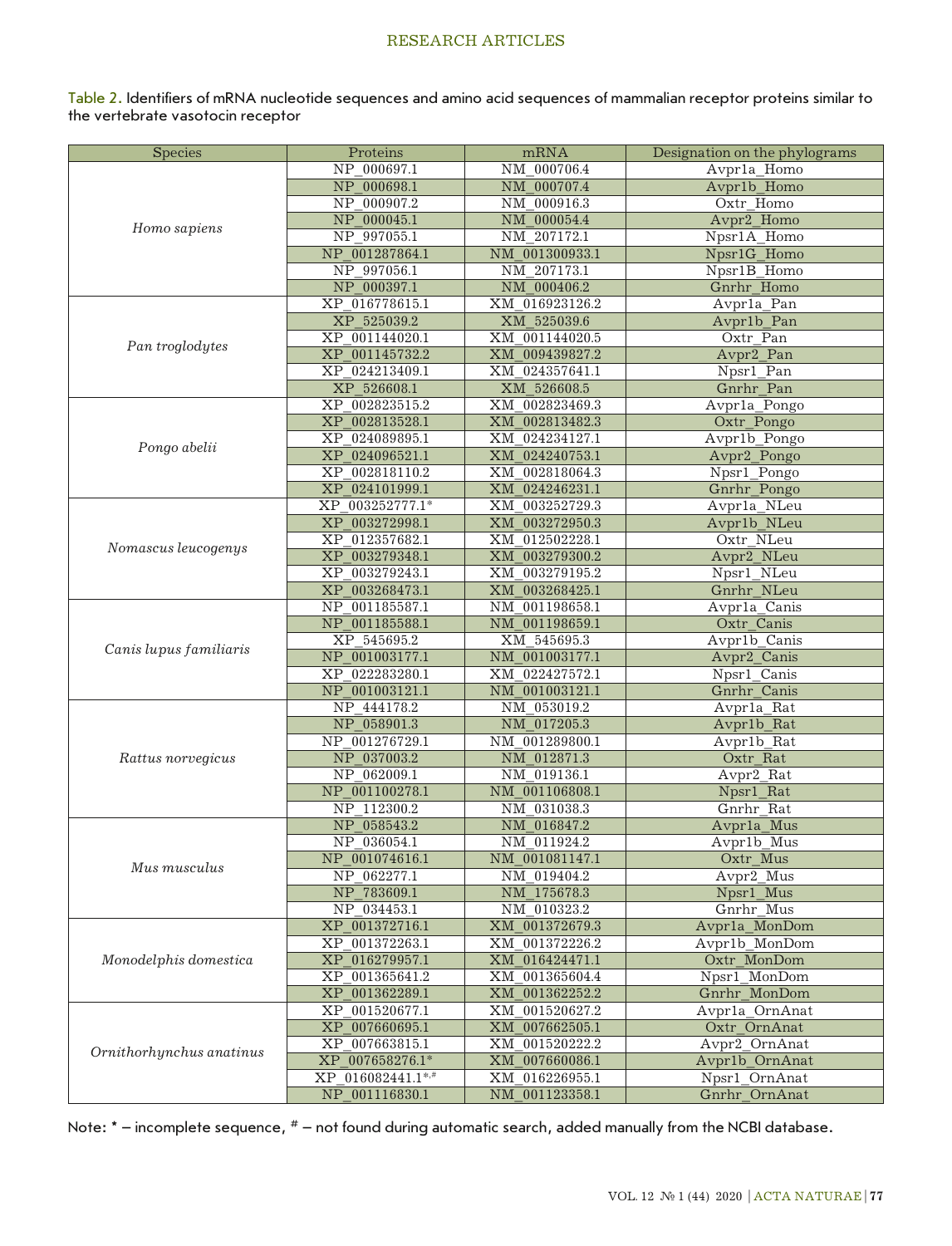| AVPR1a<br>AVPR1b<br><b>OXTR</b><br>AVPR2<br><b>NPSR</b> | MSFPRGSQDRSVGNSSPWWPLTTEGSNGS-QEAAR-----LGEGDSPLGDVRNEELAKLE<br>-------------MNSEPSWTATPSPGGTL-PVP---------N-ATTPWLGRDEELAKVE<br>-----------MEGTPAANWSVELDLGSGV-PPGEE------GN-RTAGPPORNEALARVE<br>-----------MLLVS----TVSAVPGLFS-PPSSP-----SNSSQEELLDDRDPLLVRAE<br>--MPANLTE---GSFHANQT---VPMLDSSPVACTEIVTFTEALEAEEWGSFYSSFKTEQ                                                                                                                                               | 54<br>37<br>42<br>40<br>52      |
|---------------------------------------------------------|-------------------------------------------------------------------------------------------------------------------------------------------------------------------------------------------------------------------------------------------------------------------------------------------------------------------------------------------------------------------------------------------------------------------------------------------------------------------------------|---------------------------------|
| AVPR1a<br>AVPR1b<br><b>OXTR</b><br>AVPR2<br><b>NPSR</b> | IAVLAVIFVVAVLGNSSVLLALHRTPR--KTSRMHLFIRHLSLADLAVAFFQVLPQLCWD<br>IGILATVLVLATGGNLAVLLTLGRHGH--KRSRMHLFVLHLALTDLGVALFQVLPQLLWD<br>VAVLCLILFLALSGNACVLLALRTTRH--KHSRLFFFMKHLSIADLVVAVFQVLPQLLWD<br>LALLSTIFVAVALSNGLVLGALIRRGRRGRWAPMHVFISHLCLADLAVALFQVLPQLAWD<br>LITLWVLFVFTIVGNSVVLFSTWRR---KRKSRMTFFVTQLAITDSFTGLINILTDIIWR<br>$***$ :<br>$: : : \cdot$ *: $: * \cdot : *$<br>$\mathbf{1} \mathbf{1} \cdot \mathbf{1} \cdot \mathbf{1}$<br>$\ldots$ :: $\star$ ::<br>$\star$ | 112<br>95<br>100<br>100<br>109  |
| AVPR1a<br>AVPR1b<br><b>OXTR</b><br>AVPR2<br><b>NPSR</b> | ITYRFRGPDWLCRVVKHLQVFAMFASAYMLVVMTADRYIAVCHPLKTLQQPARR-SRLMI<br>ITYRFQGSDLLCRAVKYLQVLSMFASTYMLLAMTLDRYLAVCHPLRSLRQPSQS-TYPLI<br>ITFRFYGPDLLCRLVKYLQVVGMFASTYLLLLMSLDRCLAICQPLRSLRRRTDR-L--AV<br>ATDRFHGPDALCRAVKYLQMVGMYASSYMILAMTLDRHRAICRPMLAYRHGGGARWNRPV<br>FTGDFMAPDLVCRIVRYLQVVLLYASTYVLVSLSIDRYHAIVYPMKFLQGEKQA--KVLI<br>* . * : * *:: **: : : **: : : : **<br>$\star$ :<br>$\star$ :                                                                                  | 171<br>154<br>157<br>160<br>167 |
| AVPR1a<br>AVPR1b<br><b>OXTR</b><br>AVPR2<br><b>NPSR</b> | ATSWVLGFILSTPCYFIFSVIEIEVNNGTKTODCWATFIOPWGTRAYVTWMTSGVFVAPV<br>AAPWLLAAILSLPQVFIFSLREVI--QGSGVLDCWADFYFSWGPRAYITWTTMAIFVLPV<br>LGTWLGQLVASAPQVHIFSLREVA----DGVFDCWAVFIOPWQPKAYVTWITLAVYIVPV<br>LVAWAFSLLLSLPCLFIFAQRDVG--NGSGVFDCWARFAEPWGLRAYVTWIALMVFVAPA<br>GIAWSLSFLFSIPTLIIFGKRTLS----NGEVQCWALWPDDSYWTPYMTIVAFLVYFIPL<br>$\star$<br>$\div$ * *<br>$***$ .<br>$***$ :<br>$^{\star}$<br>$\star$ : $\star$<br>$\cdot$<br>$\ddot{\cdot}$<br>$\vdots$                       | 231<br>212<br>213<br>218<br>223 |
| AVPR1a<br>AVPR1b<br><b>OXTR</b><br>AVPR2<br><b>NPSR</b> | VVLGTCYGFICYHIWRNIRGKTAS-SRHSKGDKGSGEAVGPFHKGLLVTPCVSSVKSISR<br>AVLTACYGLICHEIYKNLKVKTQA-GREERRGWRTWDKSSSSAATRGLPSRVSSISTISR<br>IVLAACYGLISFKIWONLRLKTAA-AAAAAEGND-----AAGGAGRAALARVSSVKLISK<br>LGIAACQVLIFREIHASLVPGPSERAGRRRRGRRTGSP-------------SEGAHVSA<br>TIISVIYGLVIRTIWIKSKAHETVIS----------------NCSDGELCCSYNRGLISK<br>$: *$<br>$\vdots$<br>$\ddot{\cdot}$                                                                                                            | 290<br>271<br>267<br>264<br>267 |
| AVPR1a<br>AVPR1b<br><b>OXTR</b><br>AVPR2<br>NPSR        | AKIRTVKMTFVIVSAYILQWAPFFIVQMWSVWDENFIWTDSENPSITITALLASLNSCCN<br>AKIRTVKMTFVIVLAYIAQWAPFFSVQMWSVWDENAPNEDSTNVAFTISMLLGNLSSCCN<br>AKIRTVKMTFIIVLAFIVQWTPFFFVQMWSVWDVNAPKEAS---AFIIAMLLASLNSCCN<br>AMAKTVRMTLVIVIVYVLQWAPFFLVQLWAAWDPEAPLER---PPFVLLMLLASLNSCTN<br>AKIKAIKYSIVIILAFICOWSPYFLFDMLONFNLLPD-TKERFYASVIIONLPALNSAIN<br>$*$<br>$\star$ $\star$ $\star$<br>$\star$<br>$: : : : : : * :  : :$<br>$\vdots$                                                               | 350<br>331<br>324<br>321<br>326 |
| AVPR1a<br>AVPR1b<br><b>OXTR</b><br>AVPR2<br><b>NPSR</b> | PWIYMFFSGHLLQDCVQSFPCCHSMAQKFAKDDSDSMSRRQTSYSNNRSPTNSTGMWKDS<br>PWIYMGFNSRLLPRSLSHHACCTGSKPQVHRQLST--------SSLTSRRTTLLTHACGS<br>PWIYMLFTGHLFHELVQRFFCCSARYLKGSRPGETSVSKKSNSSTFVLSRRSSSQRSCSQ<br>PWIYASFSSSVSSEL-RSLLCCAORHTTHSLGPODE-SCATASSS----------LMKDT<br>PLIYCIFSGSLCSPCKVQ------RSQD------SRMTYRERSER------HEM-QILSK<br>* **<br>$\star$                                                                                                                               | 410<br>383<br>384<br>369<br>367 |
| AVPR1a<br>AVPR1b<br><b>OXTR</b><br>AVPR2<br><b>NPSR</b> | PKSSKSI----RFIPVST--------------------<br>PTLRLSLNLSLRAKPRPAGSLKDLEOVDGEATMETSIF<br>PEFI-----------------------------------                                                                                                                                                                                                                                                                                                                                                   | 424<br>421<br>388<br>371<br>371 |

Fig. 3. Multiple alignments of amino acid sequences of the rat vasopressin, oxytocin, and neuropeptide S receptors; 1–7 transmembrane domains are highlighted with gray shading; receptor-ligand binding sites are outlined in the frame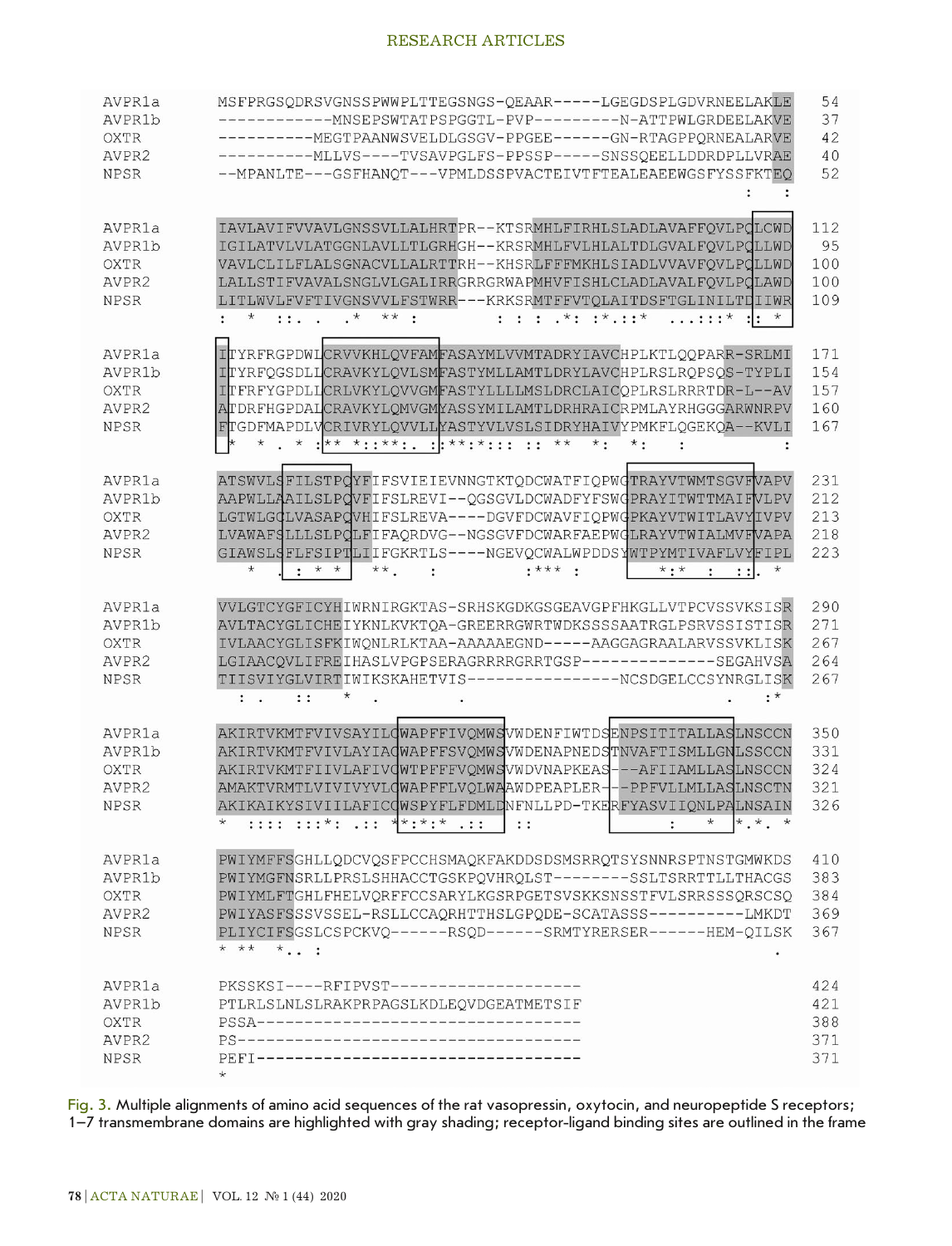

Fig. 4. A phylogenetic tree of nucleotide sequences of mRNA of vasopressin, oxytocin, neuropeptides S, and gonadotropin-releasing hormone receptors in mammals



Fig. 5. Duplication of the V<sub>1b</sub> receptor gene in chromosome 13 in rat *Rattus norvegicus* (Chr 13 (NC\_005112.4): 48 358 720–48 406 569)

Despite the water load, the animals excreted concentrated urine (urine osmolality was  $546 \pm 31$  mOsmol/kg  $\rm H_2O$  vs 89  $\pm$  14 mOsmol/kg  $\rm H_2O$  in the group without vasopressin administration) and solute-free water reabsorption occurred in the renal tubules (*Fig. 6*). The excretion of potassium ions was the same as in the control, and the excretion of sodium ions was halved; that is, vasopressin at this dose had an antinatriuretic effect (*Fig. 6*). With a three-time increase in the vasopressin dose (up to 0.015 nmol per 100 g BW), the reabsorption of solute-free water continued to rise and the excretion of sodium did not differ from that in the control group. Under the action of the hormone at this dose,

the excretion of potassium ions increased by 130% (*Fig. 6*); that is, selective kaliuresis occurred. Increasing the dose to 0.15 nmol per 100 g BW vasopressin, along with enhancing the reabsorption of solute-free water, increased the excretion of monovalent cations. The excretion of potassium and sodium ions increased, while the excretion of sodium ions prevailed (*Fig. 6*).

The introduction of oxytocin at doses of 0.005 and 0.015 nmol per 100 g BW under similar physiological conditions led to increased diuresis, selective naturesis, and a decrease in the reabsorption of solute-free water (*Fig. 7*). The excretion of potassium ions was similar to that in the control group. Increasing the dose of oxy-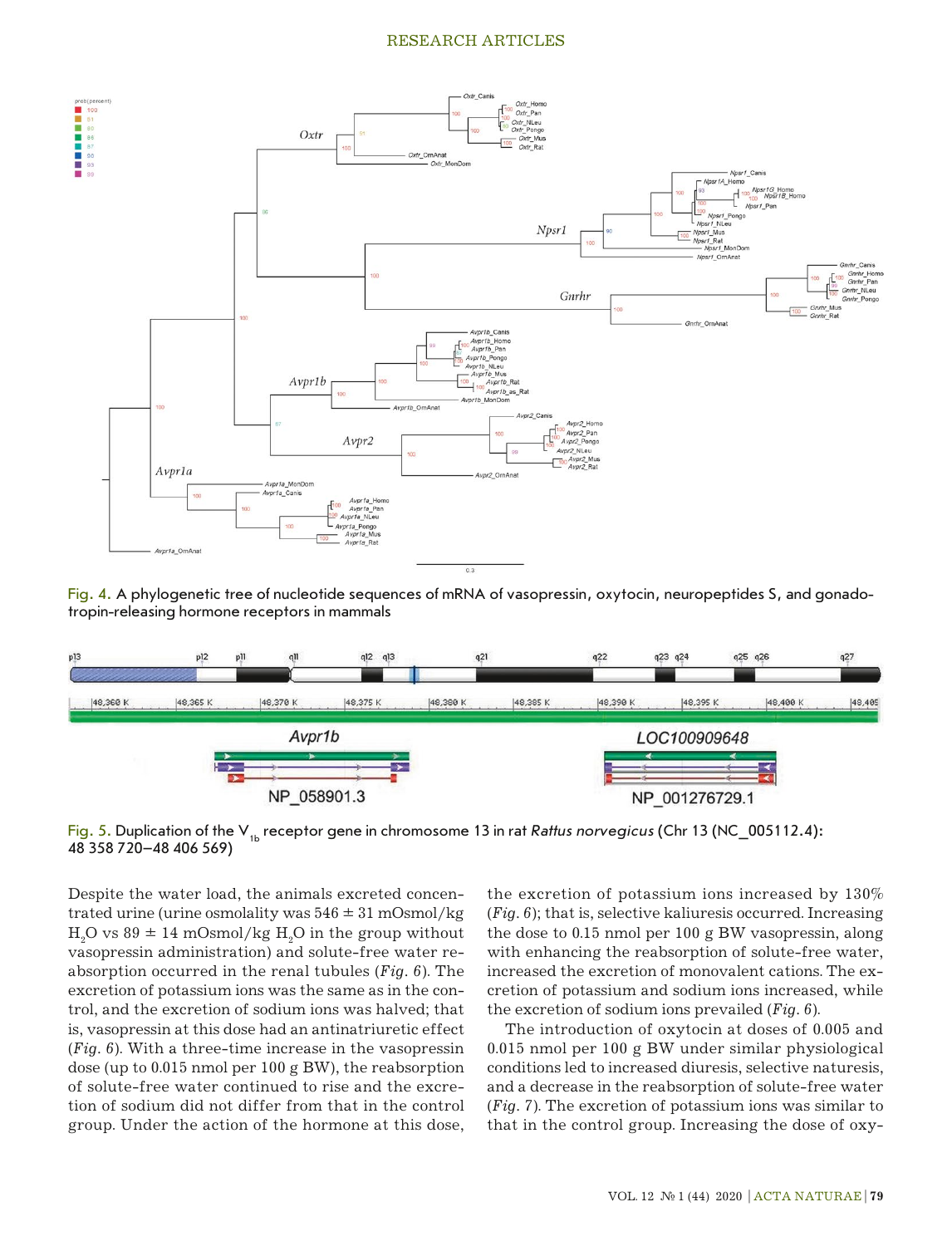| Table 3. Results of the search for genes similar to the nucleotide sequence of the vasotocin receptor in the genome of |  |  |  |
|------------------------------------------------------------------------------------------------------------------------|--|--|--|
| the rat (Rattus norvegicus)                                                                                            |  |  |  |

| <b>Score</b>                         | Chromosome<br>(strand)                    | Start and end of<br>$gene$ (b.p.) | Transcript ID                 | Protein ID                    | Protein length (a.a.) |
|--------------------------------------|-------------------------------------------|-----------------------------------|-------------------------------|-------------------------------|-----------------------|
|                                      | $Avpr1a$ (gene ID ENSRNOG00000004400)     |                                   |                               |                               |                       |
| 852.5                                | $7(-)$                                    | 67341080-67345308                 | <b>ENSRNOT</b><br>00000005829 | <b>ENSRNOP</b><br>00000005829 | 424                   |
|                                      | LOC100909648 (gene ID ENSRNOG00000049261) |                                   |                               |                               |                       |
| 500.8                                | $13(-)$                                   | 48390417-48400632                 | <b>ENSRNOT</b><br>00000074204 | <b>ENSRNOP</b><br>00000067252 | 421                   |
|                                      | $Avpr1b$ (gene ID ENSRNOG00000048522)     |                                   |                               |                               |                       |
| 500.5                                | $13(+)$                                   | 48367307-48378831                 | <b>ENSRNOT</b><br>00000074512 | <b>ENSRNOP</b><br>00000064689 | 421                   |
| $Oxtr$ (gene ID ENSRNOG00000005806)  |                                           |                                   |                               |                               |                       |
| 464.3                                | $4(-)$                                    | 144403358-<br>144416116           | <b>ENSRNOT</b><br>00000007724 | <b>ENSRNOP</b><br>00000007724 | 388                   |
| $Avpr2$ (gene ID ENSRNOG00000059862) |                                           |                                   |                               |                               |                       |
| 238.2                                | $X(-)$                                    | 156889410-<br>156891213           | <b>ENSRNOT</b><br>00000091495 | <b>ENSRNOP</b><br>00000071931 | 371                   |





tocin to 0.15 nmol per 100 g BW led to an antidiuretic effect, and the reabsorption of solute-free water increased; along with an increase in the excretion of sodium ions, the excretion of potassium ions increased. The excretion of sodium ions with the action of oxytocin was lower than after the administration of vasopressin at the same dose (*Fig. 6*, *7*).

The selective  $V_{1a}$  agonist reproduced the natriuretic effect of vasopressin, while sodium excretion increased significantly more than under the action of the hormone (*Fig. 8*). Blockade of  $V_{1a}$  receptors fully inhibited



Fig. 7. The effect of intramuscular injection of various doses of oxytocin in water-loaded rats on renal excretion of sodium, potassium ions, and the reabsorption of solute-free water; \* – significance of the differences (*p* < 0.05) vs control group (0 nmol/100 g BW)

the development of vasopressin-induced natriuresis; the oxytocin antagonist did not exert such an effect (*Fig. 8*). Under the action of oxytocin and its receptor agonist, in contrast to the influence of the  $V_{1a}$  agonist, increased sodium excretion was accompanied by increased formation of solute-free water (*Fig. 9*).

## **DISCUSSION**

Various nonapeptides are synthesized in the magnocellular neurons of the hypothalamus and secreted into the blood inside the neurohypophysis: in most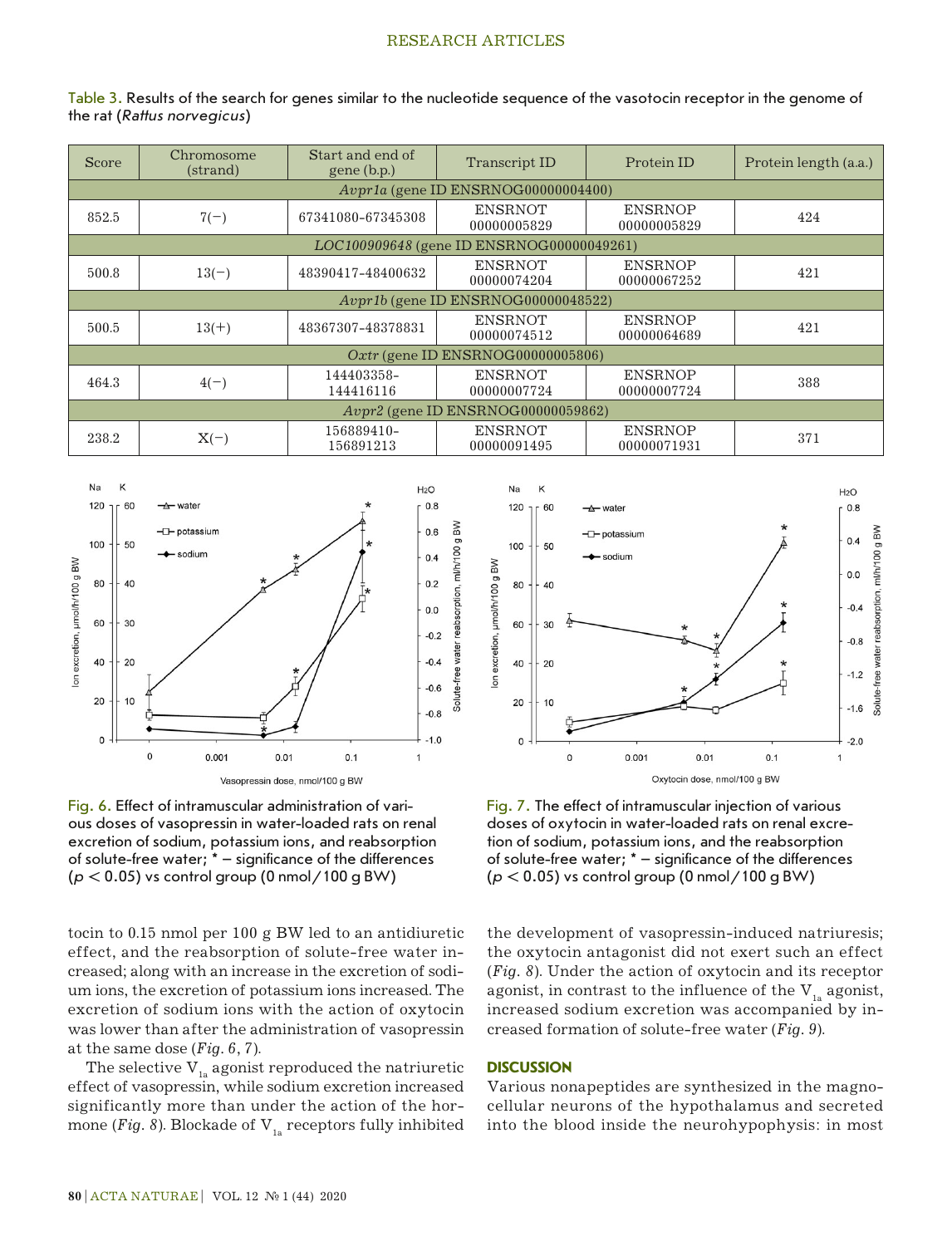mammals, these are vasopressin and oxytocin; while in other vertebrates, mainly vasotocin and mesotocin [4, 21]. The effects of nonapeptides are mediated by receptors that belong to the family of membrane G-coupled receptors. According to current concepts, three consecutive duplications of receptor genes for vasopressin-like and oxytocin-like peptides have occurred in vertebrates. Based on the data obtained during the study of jawless and cartilaginous fish, it is assumed that jawed vertebrates had at least six different genes encoding receptors for the vasopressin family of hormones: five subtypes of vasopressin (vasotocin) receptors  $(V_{1a}, V_{1b}, V_{2a}, V_{2b},$  and  $V_{2c}$ ) and one subtype of oxytocin receptors (in different animals, it is designated



Fig. 8. Comparison of the action of vasopressin and the  $V_{1a}$  agonist (V<sub>1a</sub>-ag) at a dose of 0.15 nmol per 100 g BW on sodium excretion and the influence of antagonists of  $V_{1a}$  $(V_{1}$ -ant) and oxytocin receptors (O-ant) on the natriuretic effect of vasopressin in water-loaded rats (WL). Significant differences (*p* < 0.05): \* – vs WL,  $\text{\^{s}}$  – vs WL + vasopressin



as a oxytocin, isotocin, or mesotocin receptor depending on their oxytocin-like hormone) [22]. To date, the  $V_{2h}$  receptor has been described only in fish and the  $V<sub>2</sub>$  receptor has been found in all vertebrates except mammals (it is a pseudogene in marsupials). Signal transmission at receptors of this family occurs with the participation of phospholipase C, inositol triphosphate, and calcium. The  $V_{2a}$  receptor is a notable exception that activates adenylate cyclase and stimulates the formation of cAMP as a second messenger. To answer the question as to the molecular mechanisms of polyfunctionality of vasopressin and oxytocin, a study was conducted for receptors that are similar in amino acid and nucleotide sequences to the vasotocin receptor in non-mammalian vertebrates. The data collected in the study confirmed that there exist genes in the rat genome for three V receptor subtypes  $(V_{1a}, V_{1b},$  and  $V_{2a}$ receptors) and one oxytocin receptor gene. The next closest protein in structure is the neuropeptide S receptor. Given the low degree of homology with other vasopressin and oxytocin receptors, especially the ligand-binding sites, it seems unlikely that they would be associated to the effects of vasopressin and oxytocin in the kidney, although this suggestion requires a special experimental investigation. Both the differences in the effect of increasing doses of vasopressin identified in this study (*Fig. 6*) and the different effects of vasotocin and its analogs [12] on the excretion of monovalent cations and the reabsorption of water in the kidneys of rats may be due to the different activation spectrums of the three existing V receptor subtypes. Experimental confirmation of this assumption is the result of this and previous studies using agonists and antagonists of V receptors [12]. The mechanism of the antidiuretic and antinatriuretic effects of vasopressin aimed at ensuring the osmotic concentration of urine has been the best studied.  $\mathrm{V}_\mathrm{_2}$  receptors are already activated at low blood

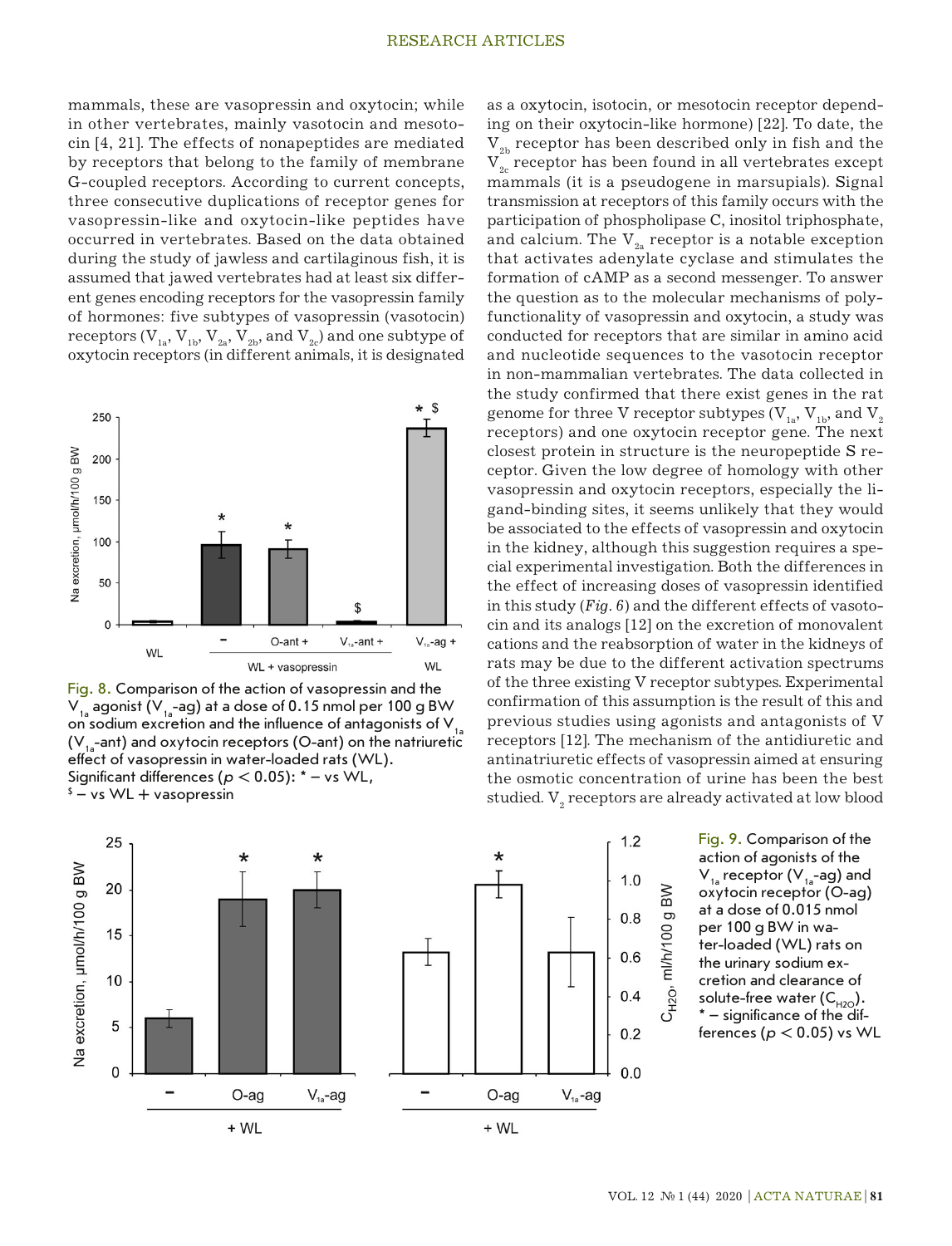concentrations of vasopressin and increase the water permeability of collecting ducts and the activity of sodium transporters in the distal parts of the nephron [5, 23]. As the vasopressin concentration in the blood increases, it is likely that the  $V_{1b}$  and  $V_{1a}$  receptors, along with the  $\mathrm{V}_\mathrm{_2}$  receptors, are activated and the excretion of sodium and potassium ions changes. It was previously shown that a  $V_{1b}$  receptor agonist causes an increase in potassium excretion [24], while stimulation of the  $V_{1a}$  receptor inhibits sodium reabsorption in the thick ascending limb of the loop of Henle [10, 12, 13, 25] and leads to natriuresis. This study demonstrated that the natriuretic effect of vasopressin is completely eliminated by the  $V_{1a}$  receptor antagonist. A  $V_{1a}$  agonist lacking  $\mathrm{V}_\mathrm{2}$  activity increases sodium excretion significantly more than vasopressin, which activates all subtypes of V receptors. The ratio of involvement of V receptor subtypes in the kidney's physiological response to the administration of vasopressin in different doses may depend on the differences in receptor density in the membranes of the nephron tubular cells and the unequal affinities of the hormone receptors. Various methods have shown the presence of all subtypes of vasopressin and oxytocin receptors in the kid $ney (AVPR2 > AVPR1A > OXTR > AVPR1B)$  [26], and expression of the  $\mathrm{V}_\mathrm{2}$  receptor significantly exceeds the expression of all other receptor subtypes in this family [27]. The activation of  $V_{1a}$  receptors in rats requires a 100-fold higher concentration of vasopressin than for signaling through  $\mathrm{V}_{_2}$  receptors [28].

It is more challenging to discuss the mechanism of action of oxytocin in the kidney. In different doses, this nonapeptide has opposite effects on the kidney (*Fig. 7*): at a low dose, it increases the excretion of solute-free water and sodium ions, and at a higher dose, it causes an increase in the reabsorption of solute-free water and the excretion of potassium ions, with an increase in the natriuretic effect. The analysis of the proteome, transcriptome, and genome of the rat did not reveal any subtypes of the oxytocin receptor, and the mechanism of the physiological effect should be explained on the basis of the presence of one receptor subtype. According to the analysis of mRNA encoding the oxytocin receptor [27, 29], it is detected in the largest amount in the proximal nephron. A decrease in proximal tubule sodium reabsorption creates conditions for increasing solute-free water clearance [11]. This effect was described in a study of the mechanism of action of carbonic anhydrase inhibitors [30] and glucagon-like peptide-1 on the kidney [10]. Prior experiments demonstrated that oxytocin [11] causes a decrease in fluid reabsorption in the proximal tubule and that a larger volume of fluid enters the subsequent parts of the nephron. As vasopressin secretion by the neurohypophysis stops due to the water load, an oxytocin-induced increase in the volume of fluid entering the distal segment of the nephron promotes the renal excretion of solute-free water. This study showed that the enhancing effect of oxytocin on the excretion of sodium and water is reproduced with the introduction of a selective oxytocin receptor agonist. The data also indicate a difference in the mechanism of natriuresis under the action of oxytocin and vasopressin. The increase in sodium excretion is due to a decrease in sodium reabsorption in the proximal and distal parts of the nephron, respectively, when oxytocin and  $V_{1a}$  receptors are activated. The effects of the administration of high doses of oxytocin (0.15 nmol/100 g BW) are similar to those described for vasopressin and are probably associated with the effect of nonapeptide on V receptors. In contrast to oxytocin, a selective agonist of oxytocin receptors at this dose has no antidiuretic effect.

## **CONCLUSION**

1. An analysis of the amino acid and nucleotide sequences in proteomes and transcriptomes of nine mammalian species showed the presence of 3 subtypes of vasopressin receptors and the oxytocin receptor.

2. In a study of the rat genome using bioinformatics, genes encoding four receptor subtypes for the nonapeptides of the vasopressin and oxytocin family (*Avpr1a*, *Avpr1b*, *Avpr2*, and *Oxtr*) were found.

3. In experiments on non-anaesthetized rats that received a water load of 2 ml per 100 g BW, three effects of vasopressin in the kidney were revealed: 1) increased reabsorption of solute-free water, 2) increased excretion of potassium ions, and 3) reduced reabsorption of sodium ions. The assumption that these effects had to do with selective stimulation of the  $V_{1a}$ ,  $V_{1b}$ , and  $\mathrm{V}_\mathrm{2}$  receptors in the kidney is substantiated.

4. In experiments on non-anaesthetized rats with water load, two effects of oxytocin in the kidney are shown: 1) reduced reabsorption of solute-free water and 2) increased excretion of sodium ions. Possible physiological mechanisms for their triggering with the participation of a single oxytocin receptor are discussed.

5. Depending on the actual concentration of hormones of the neurohypophysis, the spectrum of activated receptor subtypes and the predominant effect on renal function changes ensure precise regulation of water-salt homeostasis.

# *This study was supported by the Russian Science Foundation (grant no. 18-15-00358).*